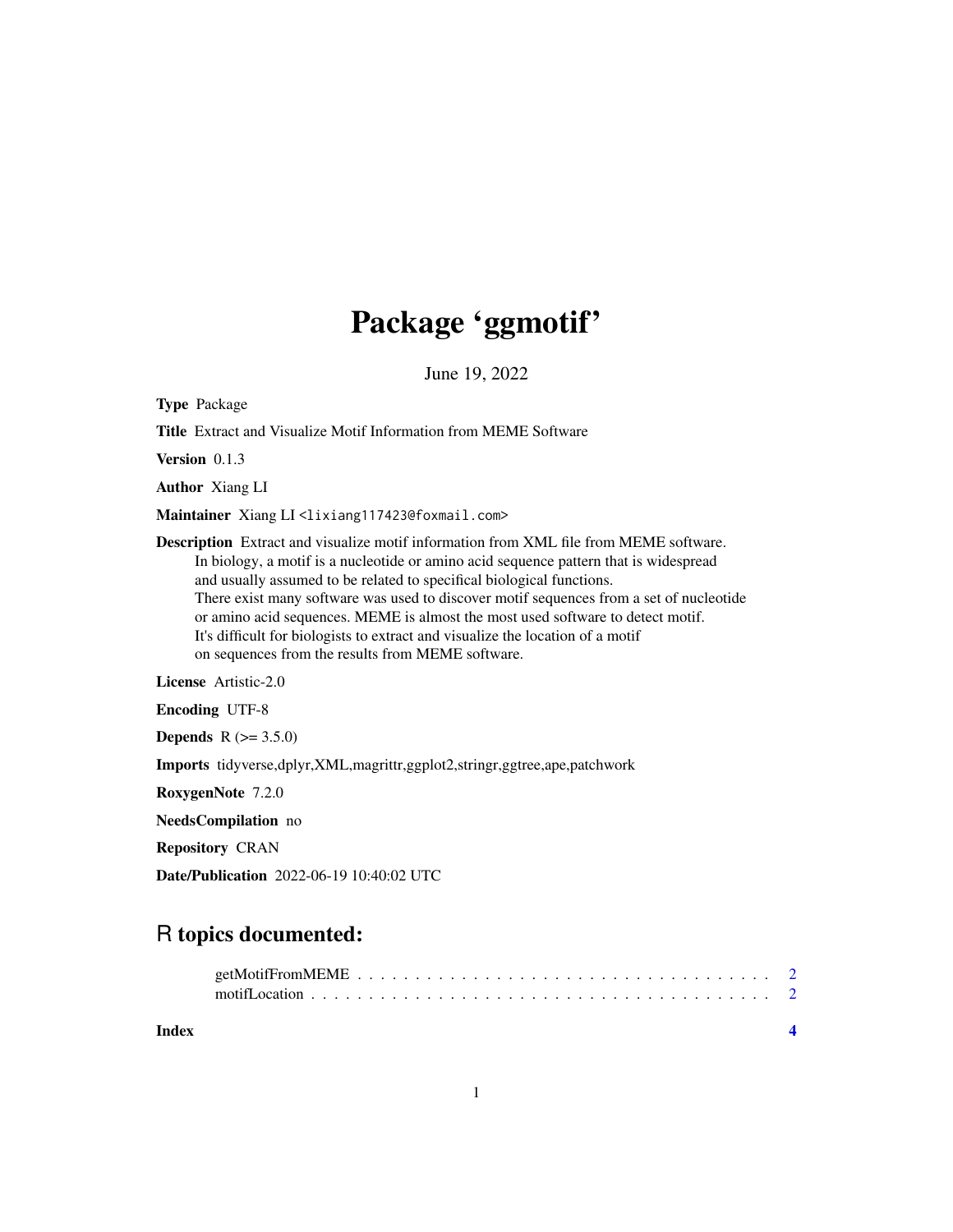<span id="page-1-0"></span>

#### Description

getMotifFromMEME Extract motif information from the MEME software results.

#### Arguments

| data   | A txt file from MEME software.           |
|--------|------------------------------------------|
| format | The result format from MEME, txt or xml. |

#### Value

Return a datafram

#### Author(s)

Xiang LI <lixiang117423@foxmail.com>

#### Examples

```
filepath <- system.file("examples", "meme.txt", package = "ggmotif")
motif.info <- getMotifFromMEME(data = filepath, format="txt")
filepath <- system.file("examples", "meme.xml", package="ggmotif")
```

```
motif.info <- getMotifFromMEME(data = filepath, format="xml")
```
motifLocation *Extract and Visualize Motif Information from MEME Software*

#### Description

motifLocation Visualize motif location in a specificial sequences..

#### Arguments

| data      | A data frame file from getMotifFromXML function.   |
|-----------|----------------------------------------------------|
| tree.path | A file path of the correponding phylogenetic tree. |

#### Value

Return a plot

#### Author(s)

Xiang LI <lixiang117423@foxmail.com>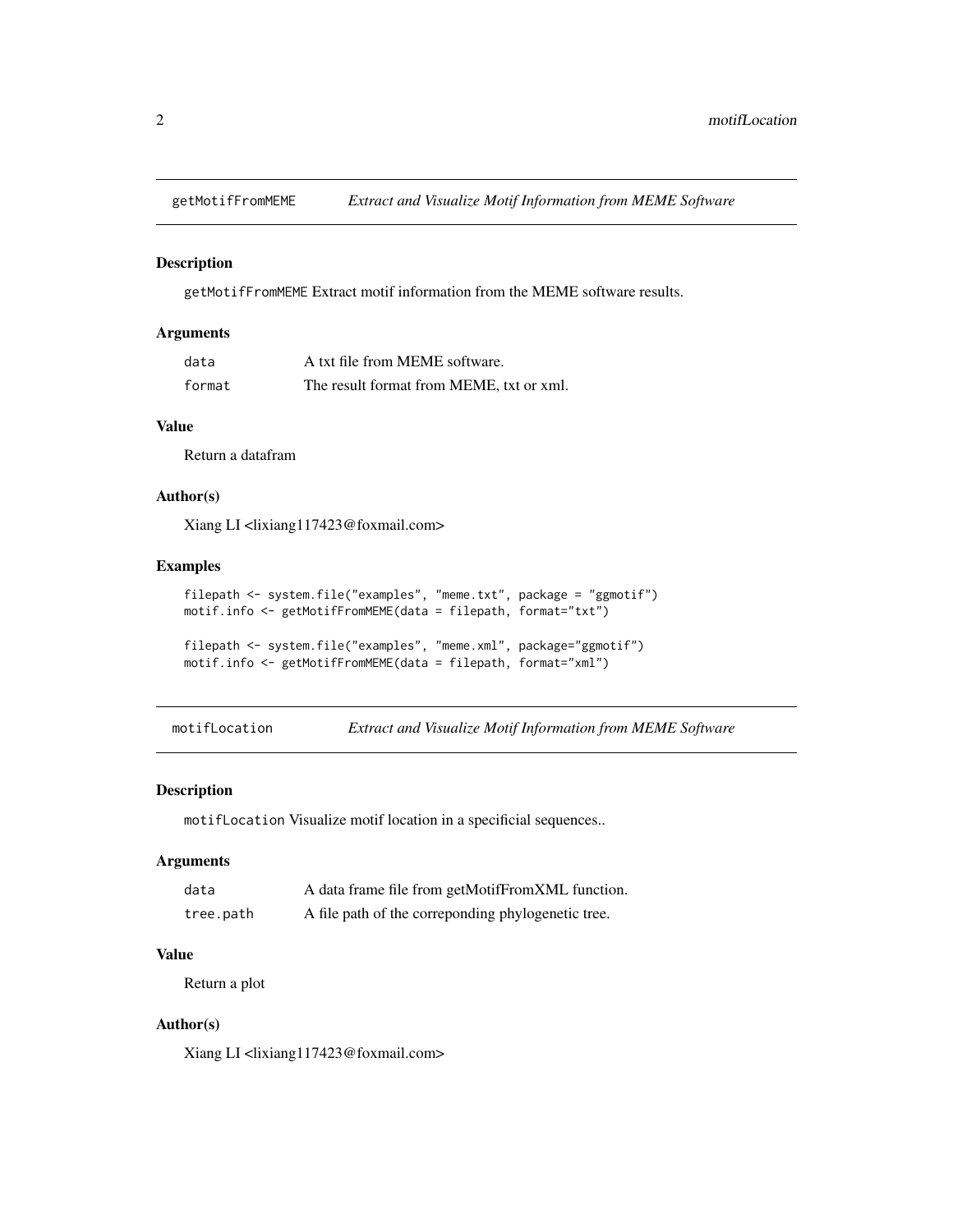#### motifLocation 3

#### Examples

```
# without phylogenetic tree
filepath <- system.file("examples", "meme.xml", package = "ggmotif")
motif_extract <- getMotifFromMEME(data = filepath, format="xml")
motif_plot <- motifLocation(data = motif_extract)
```
# with phylogenetic tree

```
filepath <- system.file("examples", "meme.xml", package = "ggmotif")
treepath <- system.file("examples", "ara.nwk", package="ggmotif")
motif_extract <- getMotifFromMEME(data = filepath, format="xml")
motif_plot <- motifLocation(data = motif_extract, tree = treepath)
```